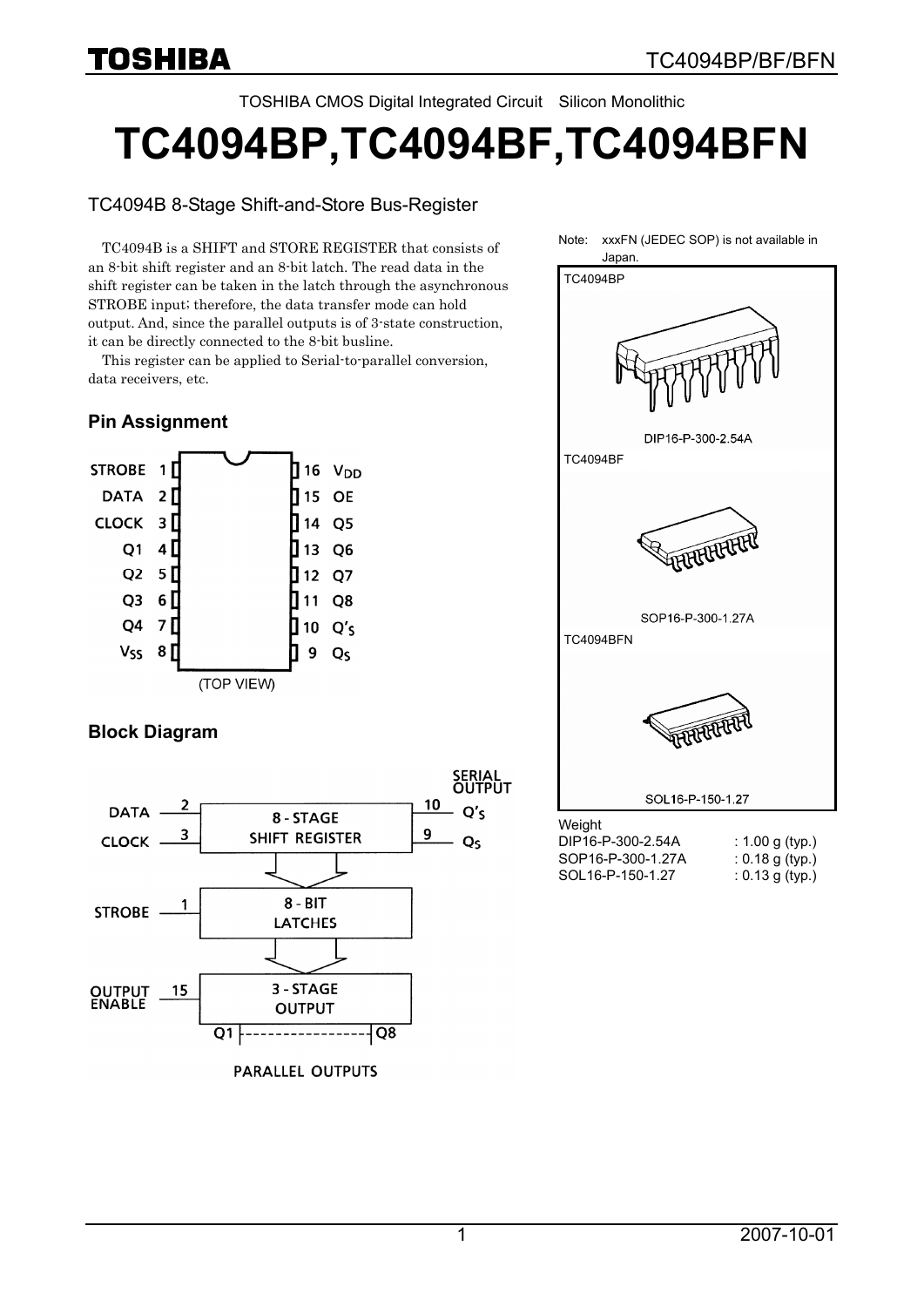# **Truth Table**

| CL | 0E | <b>ST</b> | D              |           | PO        | <b>SO</b> |           |  |
|----|----|-----------|----------------|-----------|-----------|-----------|-----------|--|
|    |    |           | Q <sub>1</sub> |           | Qn        | Qs        | Q's       |  |
|    | H  | Н         |                | L         | $Qn - 1$  | Q7        | <b>NC</b> |  |
|    | Н  | Н         | н              | Н         | $Qn - 1$  | Q7        | <b>NC</b> |  |
|    | Н  | L         | X              | <b>NC</b> | <b>NC</b> | Q7        | <b>NC</b> |  |
|    | L  | X         | X              | HZ        | HZ        | Q7        | <b>NC</b> |  |
|    | Н  | X         | X              | <b>NC</b> | <b>NC</b> | <b>NC</b> | Qs        |  |
|    |    | X         | X              | HZ        | HZ        | <b>NC</b> | Qs        |  |

 $CL = Clock$   $X = Don't care$ 

 $OE = Output$  eneble  $NC = No$  change

 $ST =$  Strobe  $HZ =$  High impedance

 $D = Data$ 

PO = Parallel outputs

SO = Serial outputs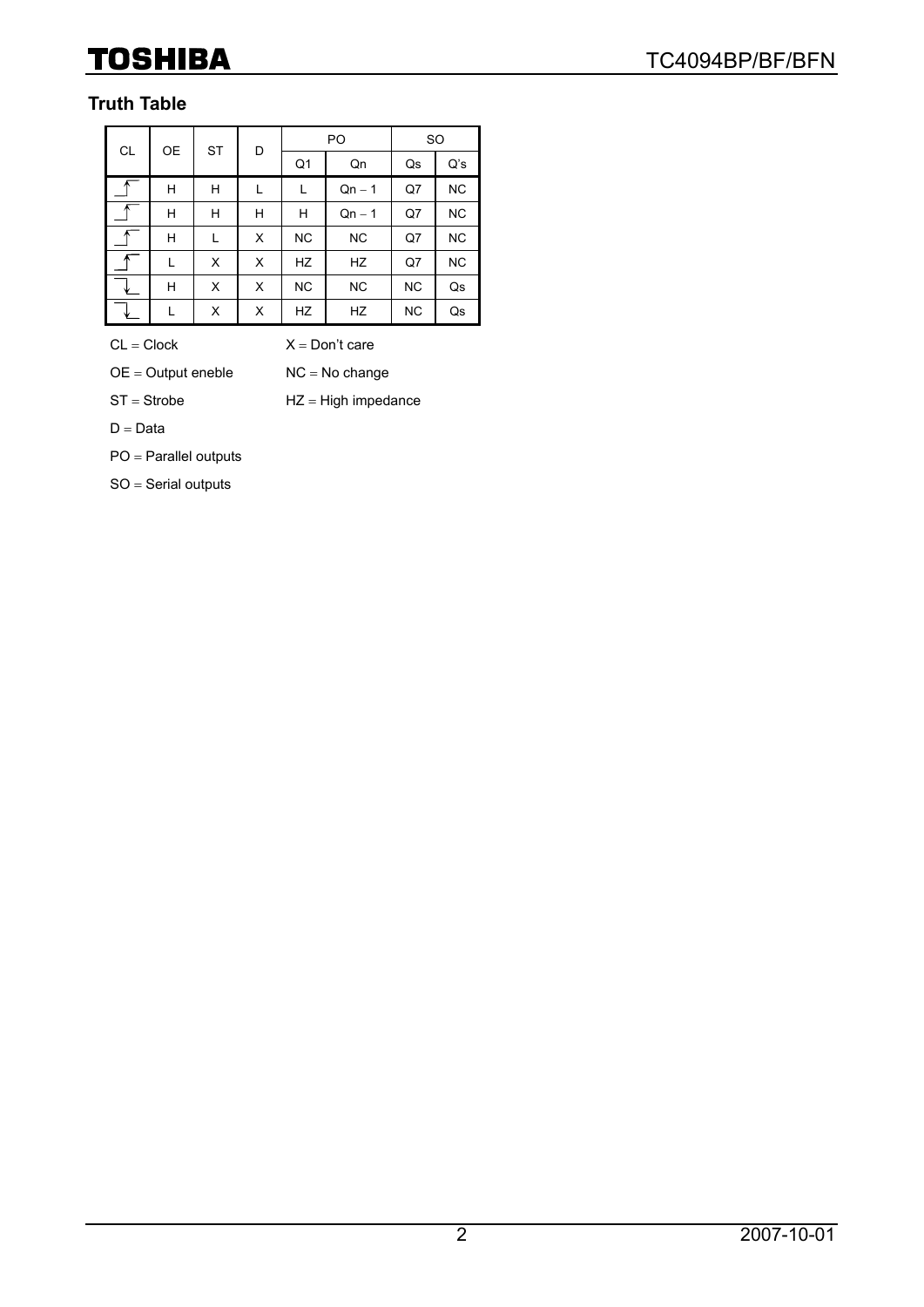# **Logic Diagram**





LATCH

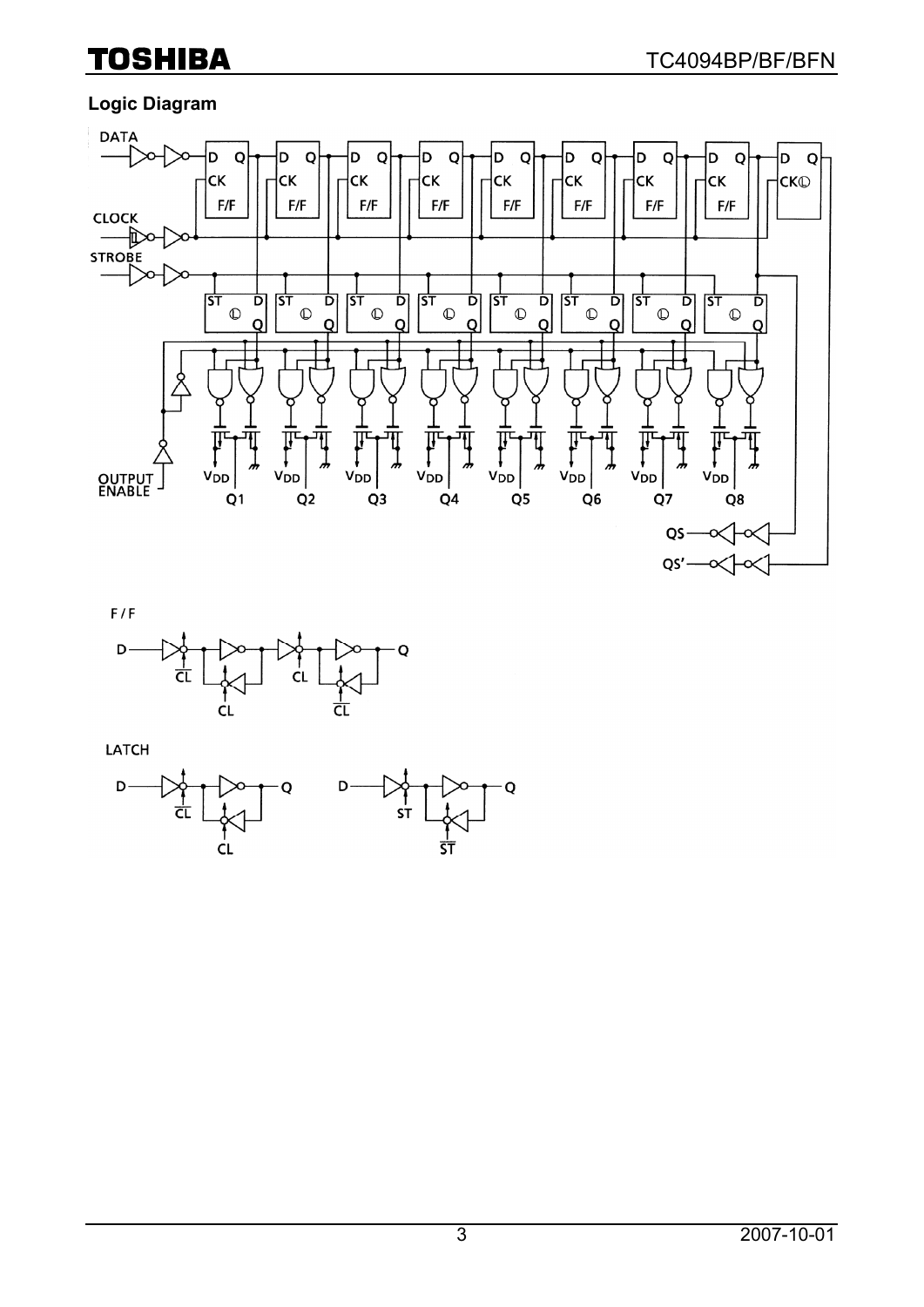# **Timing Chart**

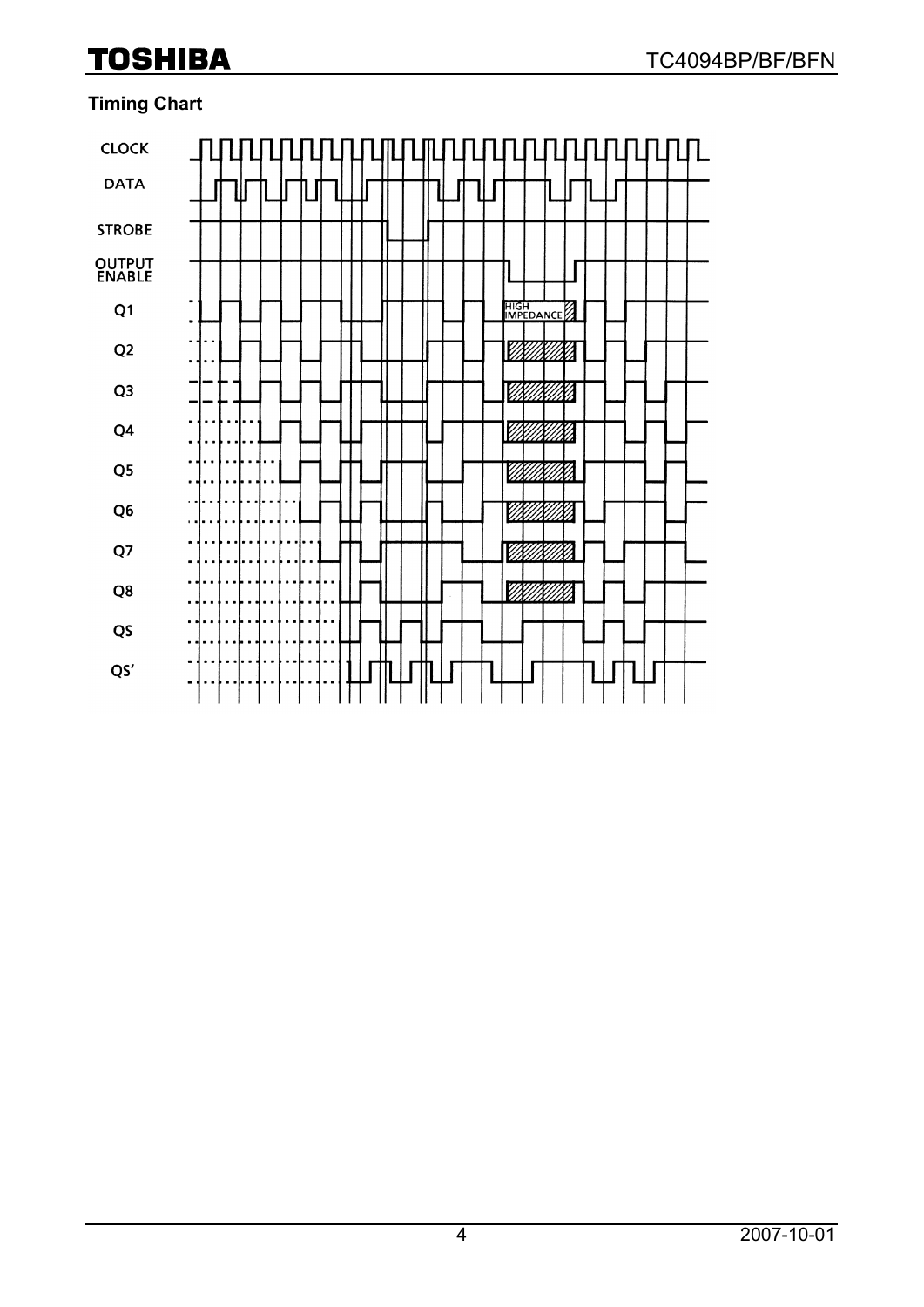#### **Absolute Maximum Ratings (Note)**

| Characteristics             | Symbol                      | Rating                           | Unit |
|-----------------------------|-----------------------------|----------------------------------|------|
| DC supply voltage           | V <sub>DD</sub>             | $V_{SS}$ – 0.5 to $V_{SS}$ + 20  | ν    |
| Input voltage               | <b>V<sub>IN</sub></b>       | $V_{SS}$ – 0.5 to $V_{DD}$ + 0.5 | ν    |
| Output voltage              | VOUT                        | $V_{SS}$ – 0.5 to $V_{DD}$ + 0.5 | ν    |
| DC input current            | İΙN                         | $+10$                            | mA   |
| Power dissipation           | $P_D$                       | 300 (DIP)/180 (SOIC)             | mW   |
| Operating temperature range | $\mathsf{T}_{\mathsf{opr}}$ | $-40$ to 85                      | °C   |
| Storage temperature range   | $T_{\text{stg}}$            | $-65$ to 150                     | °C   |

Note: Exceeding any of the absolute maximum ratings, even briefly, lead to deterioration in IC performance or even destruction.

Using continuously under heavy loads (e.g. the application of high temperature/current/voltage and the significant change in temperature, etc.) may cause this product to decrease in the reliability significantly even if the operating conditions (i.e. operating temperature/current/voltage, etc.) are within the absolute maximum ratings and the operating ranges.

Please design the appropriate reliability upon reviewing the Toshiba Semiconductor Reliability Handbook ("Handling Precautions"/"Derating Concept and Methods") and individual reliability data (i.e. reliability test report and estimated failure rate, etc).

#### **Operating Ranges (V<sub>SS</sub> = 0 V) (Note)**

| Characteristics   | Symbol          | <b>Test Condition</b> | Min    | Typ. | Max | Unit |
|-------------------|-----------------|-----------------------|--------|------|-----|------|
| DC supply voltage | V <sub>DD</sub> |                       | ∽<br>ັ | __   | 18  |      |
| Input voltage     | V <sub>IN</sub> |                       | ັ      | __   | VDD |      |

Note: The operating ranges must be maintained to ensure the normal operation of the device. Unused inputs must be tied to either  $V_{DD}$  or  $V_{SS}$ .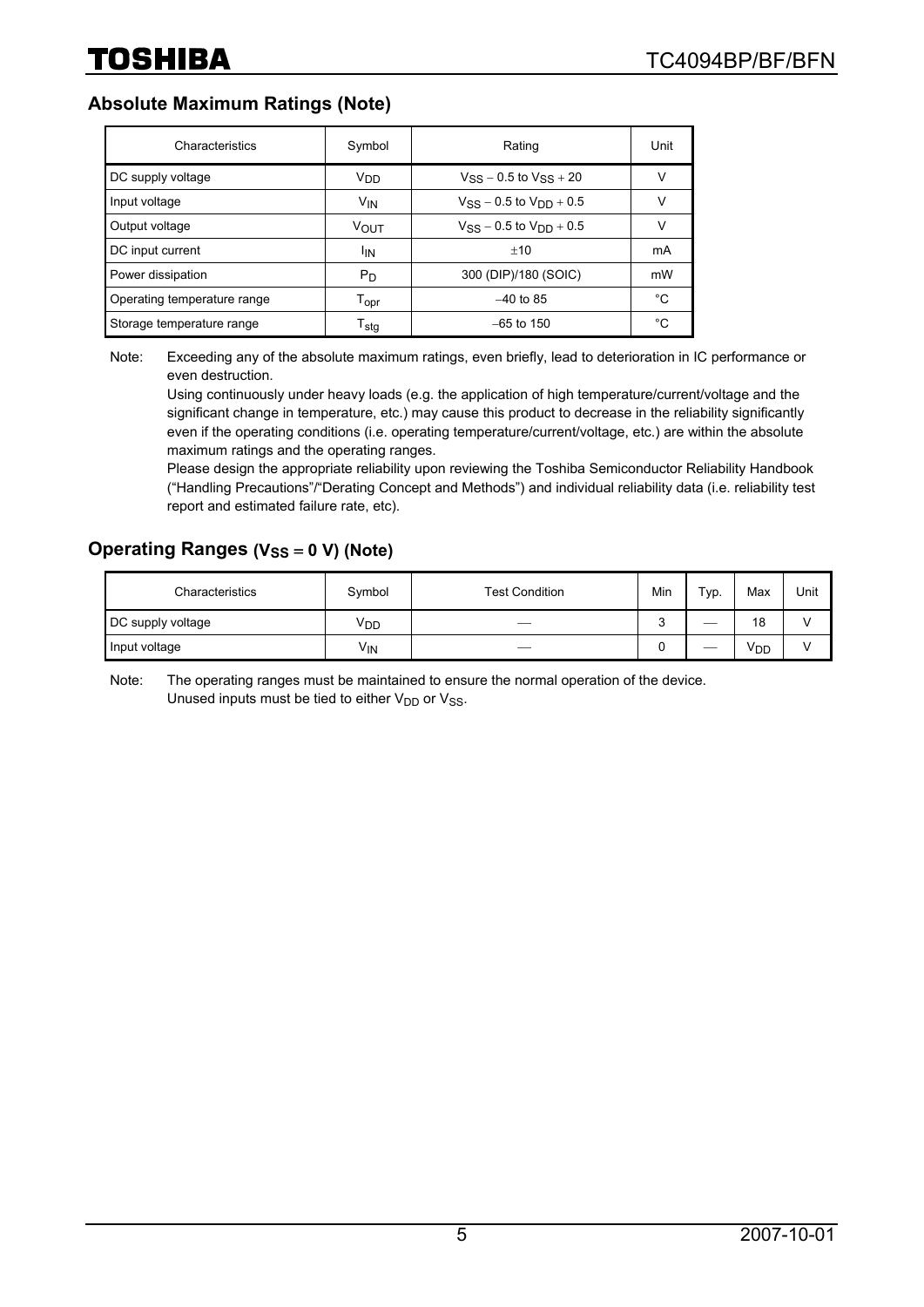# **Static Electrical Characteristics (V<sub>SS</sub> = 0 V)**

|                              |                 | Sym-            | <b>Test Condition</b>        |                        |                          | $-40^{\circ}$ C                   |                          | $25^{\circ}$ C |                          |                          | $85^{\circ}$ C                |        |  |
|------------------------------|-----------------|-----------------|------------------------------|------------------------|--------------------------|-----------------------------------|--------------------------|----------------|--------------------------|--------------------------|-------------------------------|--------|--|
|                              | Characteristics | bol             |                              | V <sub>DD</sub><br>(V) | Min                      | Max                               | Min                      | Typ.           | Max                      | Min                      | Max                           | Unit   |  |
| High-level output<br>voltage |                 |                 |                              | 5                      | 4.95                     | $\overline{\phantom{0}}$          | 4.95                     | 5.00           |                          | 4.95                     | $\overline{\phantom{0}}$      | V      |  |
|                              |                 | V <sub>OH</sub> | $ I_{OUT}  < 1 \mu A$        | 10                     | 9.95                     | $\overbrace{\phantom{12322111}}$  | 9.95                     | 10.00          |                          | 9.95                     | $\overline{\phantom{0}}$      |        |  |
|                              |                 |                 | $V_{IN} = V_{SS}$ , $V_{DD}$ | 15                     | 14.95                    |                                   | 14.95                    | 15.00          | $\qquad \qquad$          | 14.95                    | $\frac{1}{1}$                 |        |  |
|                              |                 |                 | $ I_{OUT}  < 1 \mu A$        | 5                      |                          | 0.05                              |                          | 0.00           | 0.05                     |                          | 0.05                          |        |  |
| Low-level output<br>voltage  |                 | VOL             | $V_{IN} = V_{SS}$ , $V_{DD}$ | 10                     | $\qquad \qquad$          | 0.05                              |                          | 0.00           | 0.05                     |                          | 0.05                          | $\vee$ |  |
|                              |                 |                 |                              | 15                     |                          | 0.05                              |                          | 0.00           | 0.05                     |                          | 0.05                          |        |  |
|                              |                 |                 | $V_{OH} = 4.6 V$             | 5                      | $-0.61$                  |                                   | $-0.51$                  | $-1.0$         |                          | $-0.42$                  |                               |        |  |
|                              |                 |                 | $V_{OH} = 2.5 V$             | 5                      | $-2.50$                  |                                   | $-2.10$                  | $-4.0$         | $\overline{\phantom{0}}$ | $-1.70$                  |                               |        |  |
| Output high current          |                 | loh             | $V_{OH} = 9.5 V$             | 10                     | $-1.50$                  | $\overbrace{\qquad \qquad }^{}$   | $-1.30$                  | $-2.2$         |                          | $-1.10$                  | $\overbrace{\phantom{12333}}$ | mA     |  |
|                              |                 |                 | $V_{OH} = 13.5 V$            | 15                     | $-4.00$                  | $\overbrace{\phantom{123221111}}$ | $-3.40$                  | $-9.0$         |                          | $-2.80$                  |                               |        |  |
|                              |                 |                 | $V_{IN} = V_{SS}$ , $V_{DD}$ |                        |                          |                                   |                          |                |                          |                          |                               |        |  |
|                              |                 |                 | $V_{OL} = 0.4 V$             | 5                      | 0.61                     | $\overline{\phantom{0}}$          | 0.51                     | 1.2            | $\overline{\phantom{0}}$ | 0.42                     | $\overline{\phantom{0}}$      | mA     |  |
|                              |                 |                 | $V_{OL} = 0.5 V$             | 10                     | 1.50                     |                                   | 1.30                     | 3.2            |                          | 1.10                     |                               |        |  |
| Output low current           |                 | lol             | $V_{OL} = 1.5 V$             | 15                     | 4.00                     | $\qquad \qquad -$                 | 3.40                     | 12.0           |                          | 2.80                     | $\overline{\phantom{0}}$      |        |  |
|                              |                 |                 | $V_{IN} = V_{SS}$ , $V_{DD}$ |                        |                          |                                   |                          |                |                          |                          |                               |        |  |
|                              |                 |                 | $V_{OUT} = 0.5 V, 4.5 V$     | 5                      | 3.5                      | $\overbrace{\phantom{12322111}}$  | 3.5                      | 2.75           | $\overline{\phantom{0}}$ | 3.5                      | $\overline{\phantom{0}}$      |        |  |
| Input high voltage           |                 | V <sub>IH</sub> | $V_{OUT}$ = 1.0 V, 9.0 V     | 10                     | 7.0                      |                                   | 7.0                      | 5.50           |                          | 7.0                      |                               | $\vee$ |  |
|                              |                 |                 | $V_{OUT} = 1.5 V, 13.5 V$    | 15                     | 11.0                     | $\overbrace{\phantom{12322111}}$  | 11.0                     | 8.25           | $\overline{\phantom{0}}$ | 11.0                     | $\overline{\phantom{0}}$      |        |  |
|                              |                 |                 | $ I_{OUT}  < 1 \mu A$        |                        |                          |                                   |                          |                |                          |                          |                               |        |  |
|                              |                 |                 | $V_{OUT} = 0.5 V, 4.5 V$     | 5                      | $\overline{\phantom{0}}$ | 1.5                               | $\overline{\phantom{0}}$ | 2.25           | 1.5                      |                          | 1.5                           | V      |  |
| Input low voltage            |                 | $V_{IL}$        | $V_{OUT} = 1.0 V, 9.0 V$     | 10                     |                          | 3.0                               | $\overline{\phantom{0}}$ | 4.50           | 3.0                      |                          | 3.0                           |        |  |
|                              |                 |                 | $V_{OUT} = 1.5 V, 13.5 V$    | 15                     |                          | 4.0                               |                          | 6.75           | 4.0                      |                          | 4.0                           |        |  |
|                              |                 |                 | $ I_{OUT}  < 1 \mu A$        |                        |                          |                                   |                          |                |                          |                          |                               |        |  |
| Input                        | "H" level       | Iін             | $V_{IH} = 18 V$              | 18                     |                          | 0.1                               |                          | $10^{-5}$      | 0.1                      |                          | 1.0                           |        |  |
| current                      | "L" level       | ŀμ.             | $V_{IL} = 0 V$               | 18                     |                          | $-0.1$                            |                          | $-10^{-5}$     | $-0.1$                   | $\overline{\phantom{0}}$ | $-1.0$                        | μA     |  |
| 3-state<br>output            | "H" level       | <b>I</b> DH     | $V_{out} = 18 V$             | 18                     | $\overline{\phantom{0}}$ | 0.4                               |                          | $10^{-4}$      | 0.4                      |                          | 12 <sup>°</sup>               | μA     |  |
| leakage<br>current           | "L" level       | <b>I</b> DL     | $V_{\text{out}} = 0 V$       | 18                     | $\overline{\phantom{0}}$ | $-0.4$                            | $\equiv$                 | $-10^{-4}$     | $-0.4$                   | $\qquad \qquad$          | $-12$                         |        |  |
|                              |                 |                 | $V_{IN} = V_{SS}$ , $V_{DD}$ | 5                      | $\overline{\phantom{0}}$ | 5                                 |                          | 0.005          | 5                        |                          | 150                           |        |  |
| Quiescent supply<br>current  |                 | l <sub>DD</sub> | (Note)                       | 10                     |                          | 10                                |                          | 0.010          | 10                       |                          | 300                           | μA     |  |
|                              |                 |                 |                              | 15                     | $\overline{\phantom{0}}$ | 20                                | $\equiv$                 | 0.015          | 20                       | $\overline{\phantom{0}}$ | 600                           |        |  |

Note: All valid input combinations.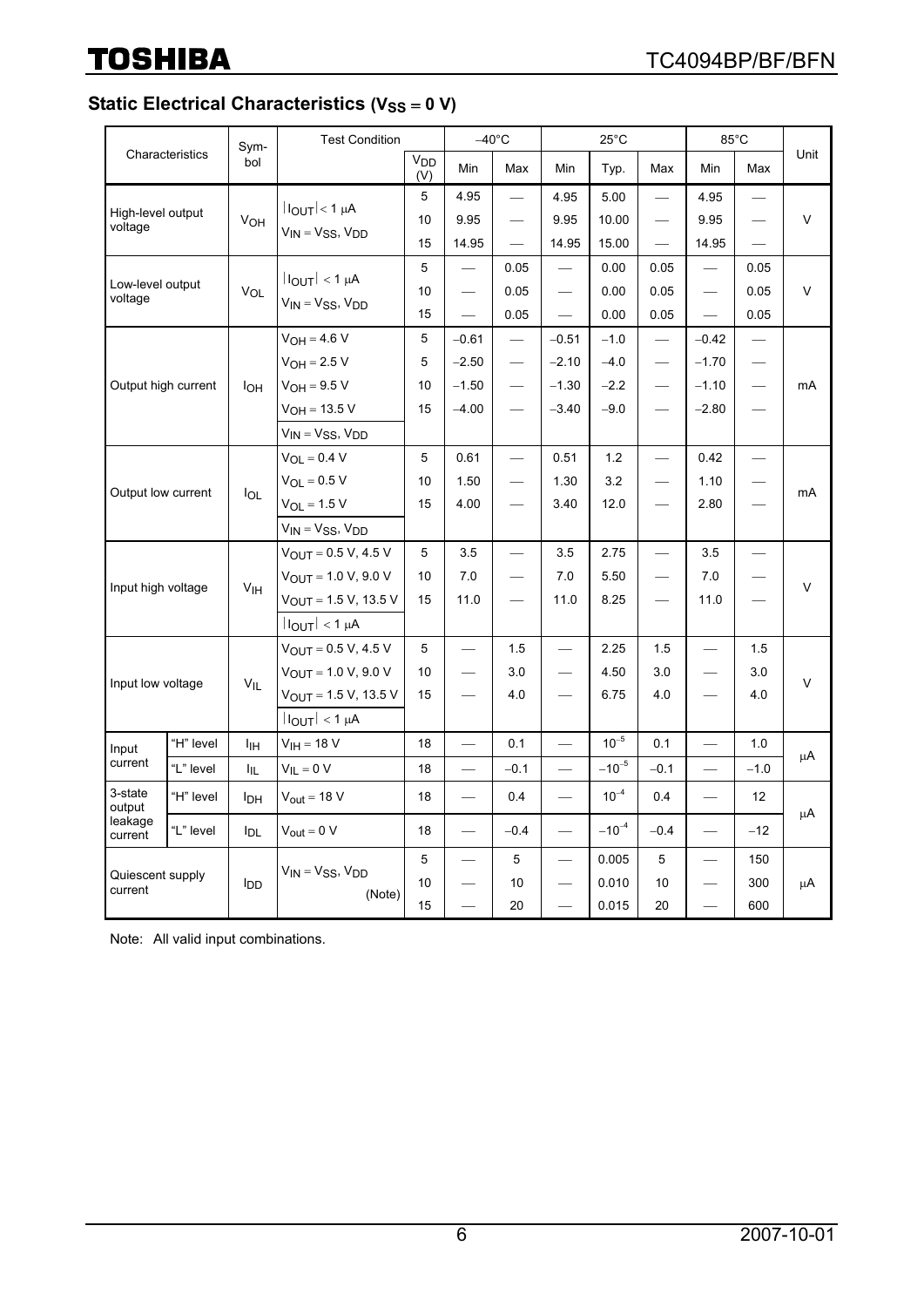# Dynamic Electrical Characteristics (Ta = 25°C, V<sub>SS</sub> = 0 V, C<sub>L</sub> = 50 pF)

|                                 |                                      | <b>Test Condition</b> |              |                                   |             |                                 |      |
|---------------------------------|--------------------------------------|-----------------------|--------------|-----------------------------------|-------------|---------------------------------|------|
| Characteristics                 | Symbol                               |                       | $V_{DD} (V)$ | Min                               | Typ.        | Max                             | Unit |
| Output transition time          |                                      |                       | 5            | $\qquad \qquad \longleftarrow$    | 70          | 200                             |      |
| (low to high)                   | t <sub>TLH</sub>                     |                       | 10           | $\qquad \qquad \longleftarrow$    | 35          | 100                             | ns   |
|                                 |                                      |                       | 15           | $\hspace{0.1mm}-\hspace{0.1mm}$   | 30          | 80                              |      |
| Output transition time          |                                      |                       | 5            | $\overline{\phantom{0}}$          | 70          | 200                             |      |
| (high to low)                   | t <sub>THL</sub>                     |                       | 10           | $\overbrace{\phantom{aaaaa}}^{}$  | 35          | 100                             | ns   |
|                                 |                                      |                       | 15           |                                   | 30          | 80                              |      |
| Propagation delay time          |                                      |                       | 5            |                                   | 150         | 600                             |      |
| $(CLOCK-QS)$                    | t <sub>pLH</sub>                     |                       | 10           |                                   | 75          | 250                             | ns   |
|                                 | t <sub>pHL</sub>                     |                       | 15           |                                   | 55          | 190                             |      |
| Propagation delay time          |                                      |                       | 5            | $\overbrace{\phantom{123221111}}$ | 155         | 460                             |      |
| $(CLOCK-QS)$                    | t <sub>pLH</sub><br>t <sub>pHL</sub> |                       | 10           | $\hspace{0.1mm}-\hspace{0.1mm}$   | 75          | 220                             | ns   |
|                                 |                                      |                       | 15           | $\qquad \qquad -$                 | 55          | 150                             |      |
| Propagation delay time          |                                      |                       | 5            | $\overbrace{\phantom{123321}}$    | 190         | 840                             |      |
| $(CLOCK-Qn)$                    | t <sub>pLH</sub>                     |                       | 10           |                                   | 90          | 390                             | ns   |
|                                 | t <sub>pHL</sub>                     |                       | 15           |                                   | 65          | 270                             |      |
| Propagation delay time          |                                      |                       | 5            | $\qquad \qquad -$                 | 150         | 580                             |      |
| $(STROBE-Qn)$                   | t <sub>pLH</sub>                     |                       | 10           |                                   | 70          | 290                             | ns   |
|                                 | t <sub>pHL</sub>                     |                       | 15           | $\overbrace{\phantom{12322111}}$  | 50          | 200                             |      |
| Three state disable time        |                                      |                       | 5            |                                   | 60          | 200                             |      |
| (OUTPUT ENABLE-Q <sub>n</sub> ) | t <sub>PHZ</sub>                     | $R_L = 1 k\Omega$     | 10           |                                   | 35          | 100                             | ns   |
|                                 | t <sub>PZH</sub>                     |                       | 15           |                                   | 30          | 80                              |      |
| Three state disable time        |                                      |                       | 5            | $\qquad \qquad -$                 | 70          | 200                             |      |
| (OUTPUT ENABLE-Q <sub>n</sub> ) | t <sub>PLZ</sub>                     | $R_L = 1 k\Omega$     | 10           | $\overbrace{\phantom{aaaaa}}$     | 40          | 100                             | ns   |
|                                 | t <sub>PZL</sub>                     |                       | 15           | $\qquad \qquad -$                 | 35          | 80                              |      |
|                                 |                                      |                       | 5            |                                   | 45          | 200                             |      |
| Min clock pulse width           | tw                                   |                       | 10           |                                   | 20          | 100                             | ns   |
|                                 |                                      |                       | 15           |                                   | 15          | 80                              |      |
| Min pulse width                 |                                      |                       | $\mathbf 5$  |                                   | 40          | 200                             |      |
|                                 | twH                                  |                       | 10           |                                   | 20          | 80                              | ns   |
| (STROBE)                        |                                      |                       | 15           | $\qquad \qquad$                   | 15          | $70\,$                          |      |
|                                 |                                      |                       | $\mathbf 5$  | 1.25                              | 6           | $\overbrace{\qquad \qquad }^{}$ |      |
| Max clock frequency             | $f_{CL}$                             |                       | 10           | 2.50                              | 12          |                                 | MHz  |
|                                 |                                      |                       | 15           | 3.00                              | 16          |                                 |      |
|                                 |                                      |                       | $\,$ 5 $\,$  | $\hspace{0.1mm}-\hspace{0.1mm}$   | $\pmb{0}$   | 120                             |      |
| Min set-up time                 | $t_{\text{SU}}$                      |                       | 10           | $\overbrace{\phantom{aaaaa}}$     | 0           | 55                              | ns   |
| (DATA-CLOCK)                    |                                      |                       | 15           | $\qquad \qquad$                   | $\pmb{0}$   | 35                              |      |
|                                 |                                      |                       | $\mathbf 5$  | $\overbrace{\qquad \qquad }^{}$   | 10          | 40                              |      |
| Min hold time                   | t <sub>Η</sub>                       |                       | $10$         |                                   | 10          | $20\,$                          | ns   |
| (DATA-CLOCK)                    |                                      |                       | 15           |                                   | $\mathbf 5$ | 15                              |      |
|                                 |                                      |                       | 5            | $\qquad \qquad -$                 | 90          | 200                             |      |
| Min set-up time                 | $t_{\text{SU}}$                      |                       | 10           |                                   | 40          | 100                             | ns   |
| (CLOCK-STROBE)                  |                                      |                       | 15           | $\qquad \qquad -$                 | $30\,$      | 80                              |      |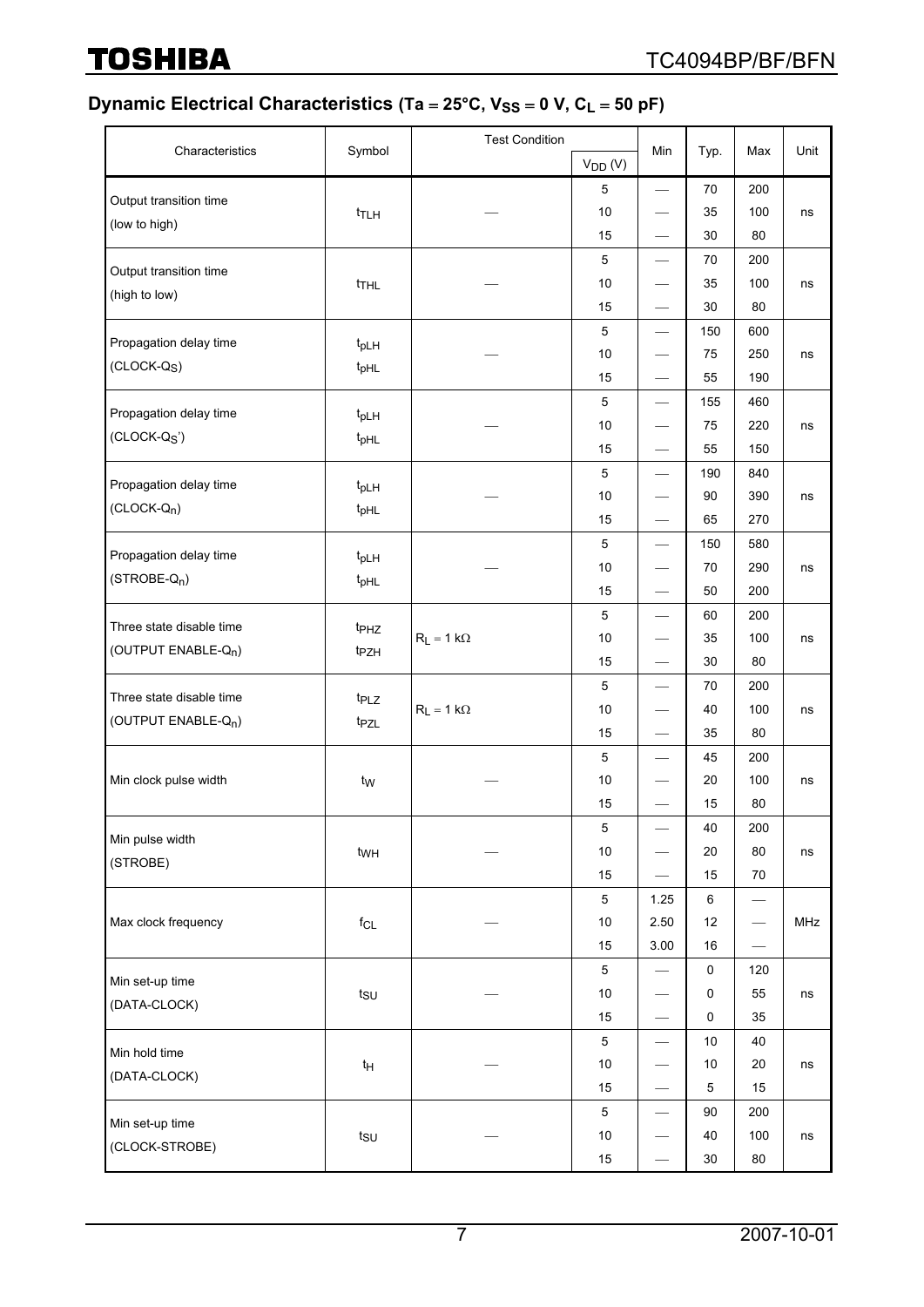# TC4094BP/BF/BFN

| Characteristics                                        | Symbol                               | <b>Test Condition</b> | $V_{DD} (V)$  | Min | Typ.     | Max                   | Unit    |
|--------------------------------------------------------|--------------------------------------|-----------------------|---------------|-----|----------|-----------------------|---------|
| Min hold time<br>(CLOCK-STROBE)                        | t <sub>Η</sub>                       |                       | 5<br>10<br>15 |     |          | $\mathbf 0$<br>0<br>0 | ns      |
| Max clock input rise time<br>Max clock input fall time | $t_{\text{rCL}}$<br>t <sub>fCL</sub> |                       | 5<br>10<br>15 |     | No limit |                       | $\mu$ S |
| Input capacitance                                      | $C_{IN}$                             |                       |               |     | 5        | 7.5                   | рF      |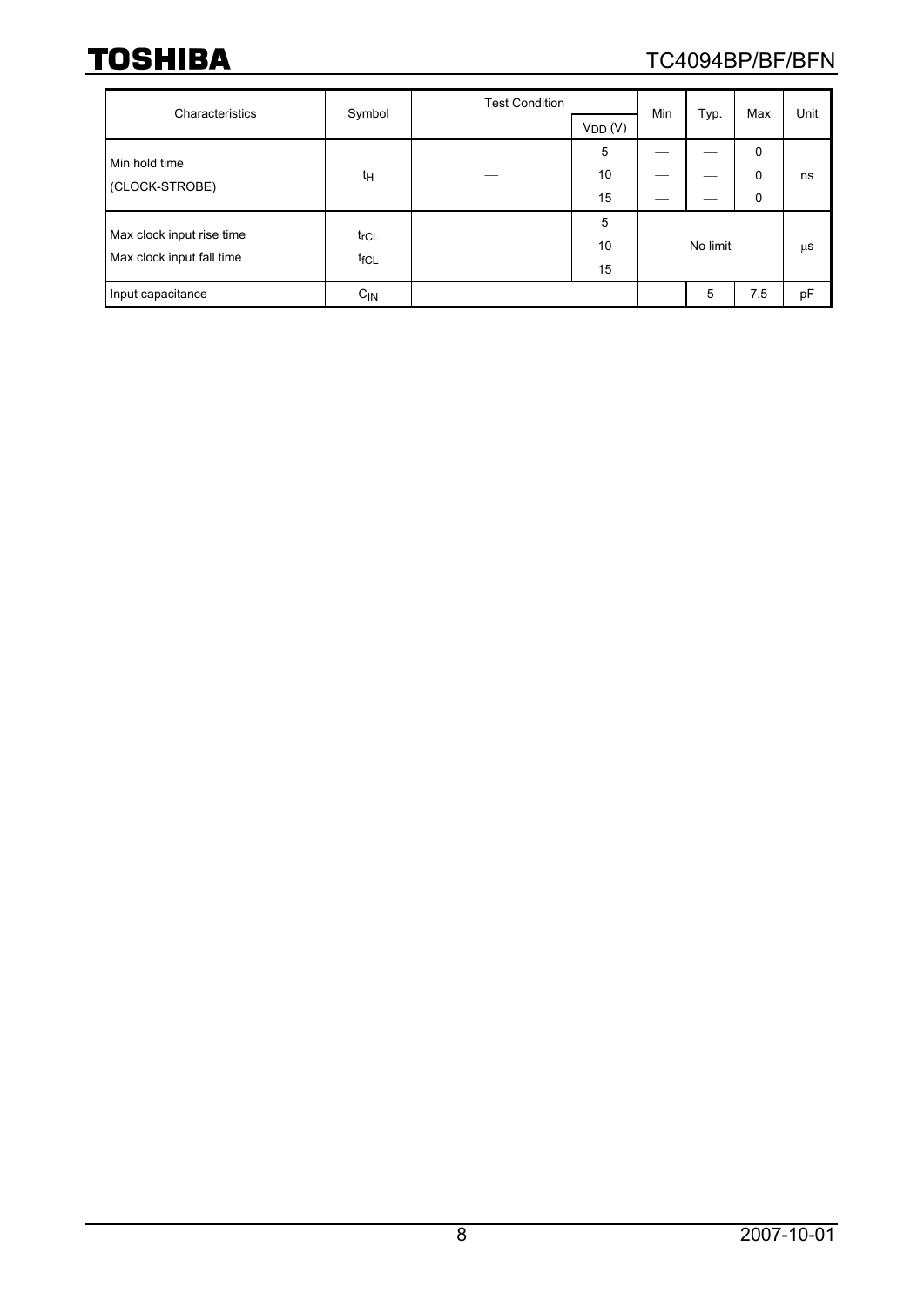### **Waveforms for Measurement of Dynamic Characteristics**

#### **Waveform 1**





#### **Waveform 2 Waveform 3**



#### **Waveform 4 Waveform 5**



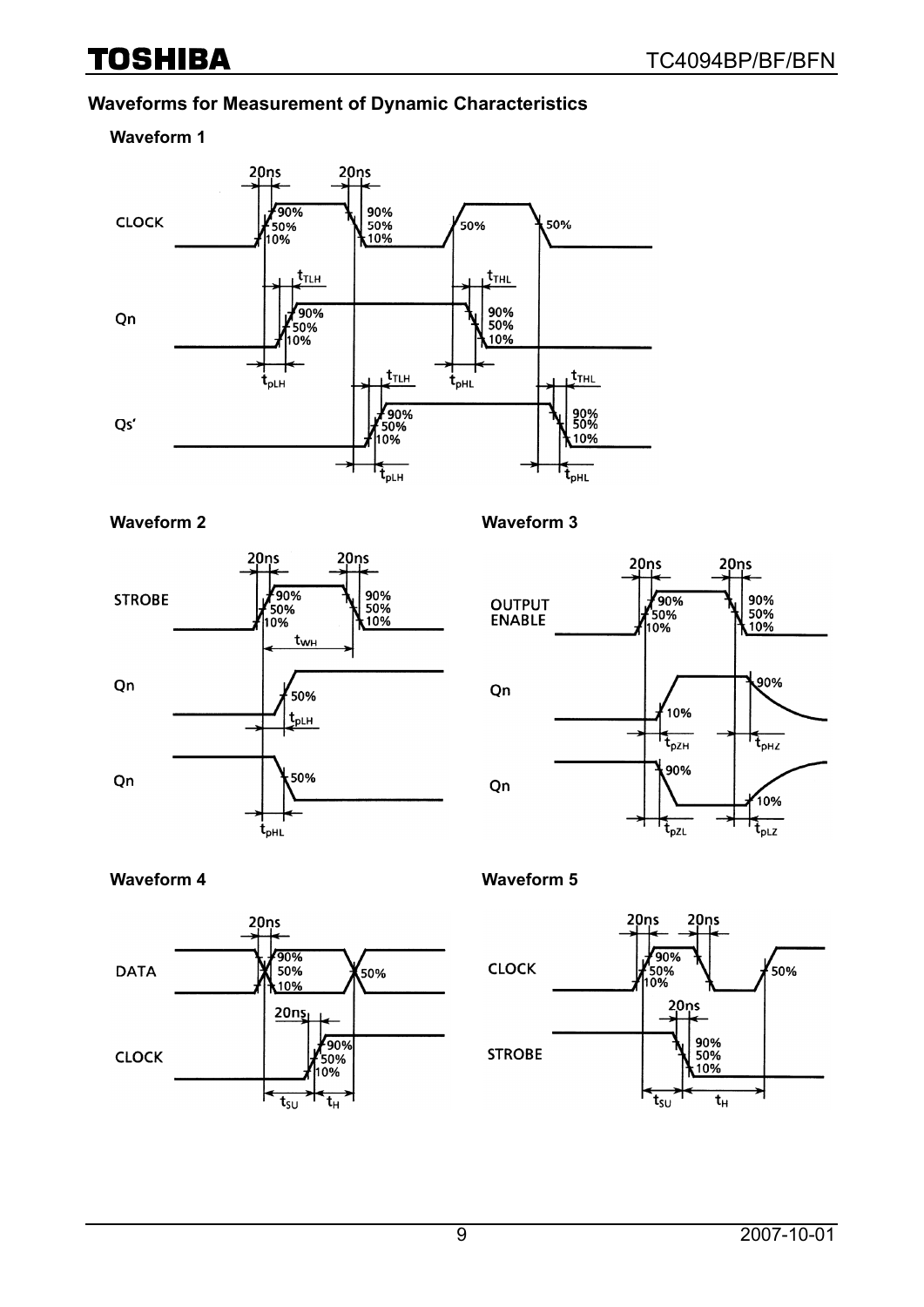# **Package Dimensions**



Weight: 1.00 g (typ.)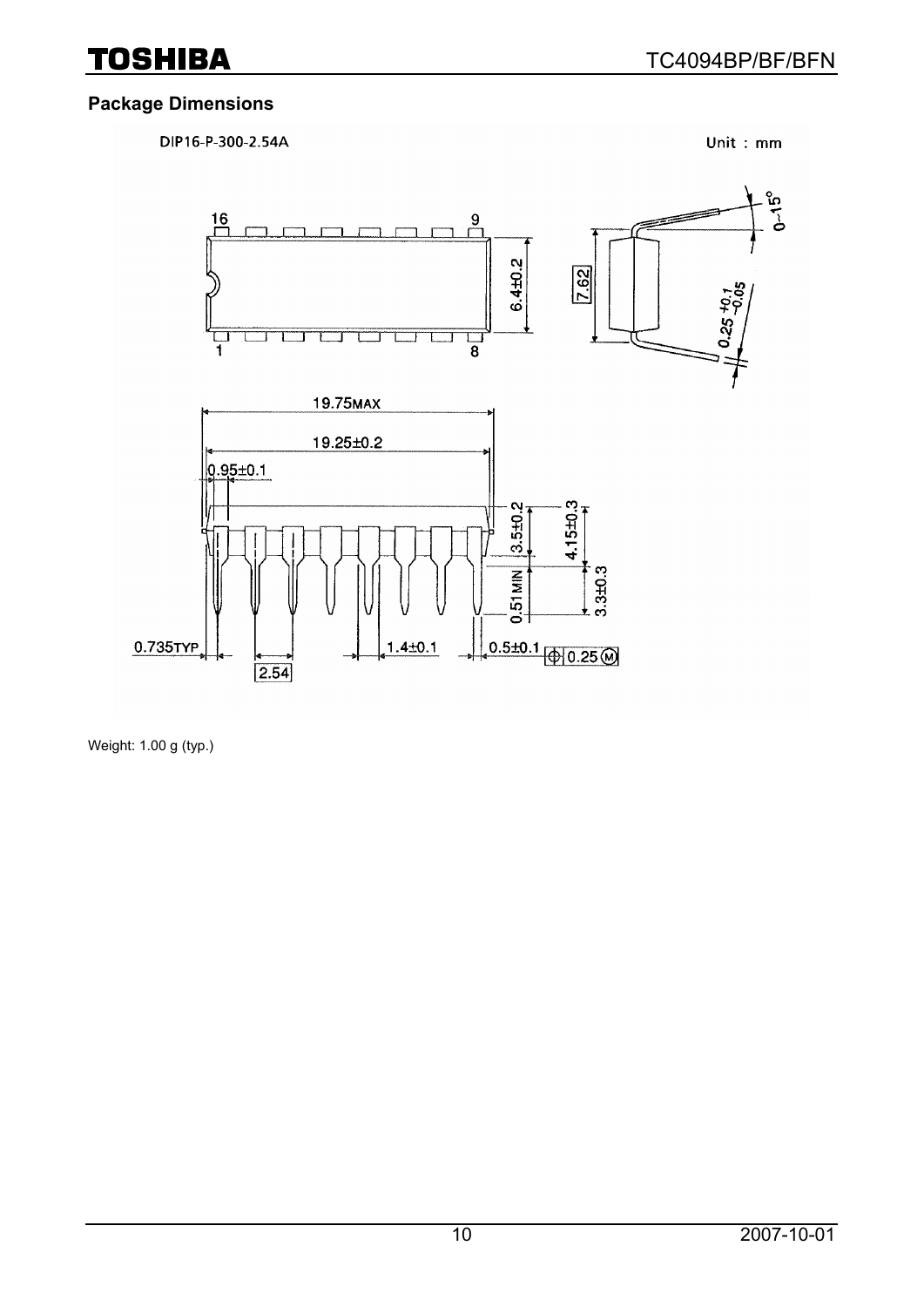

#### **Package Dimensions**

SOP16-P-300-1.27A

Unit: mm



Weight: 0.18 g (typ.)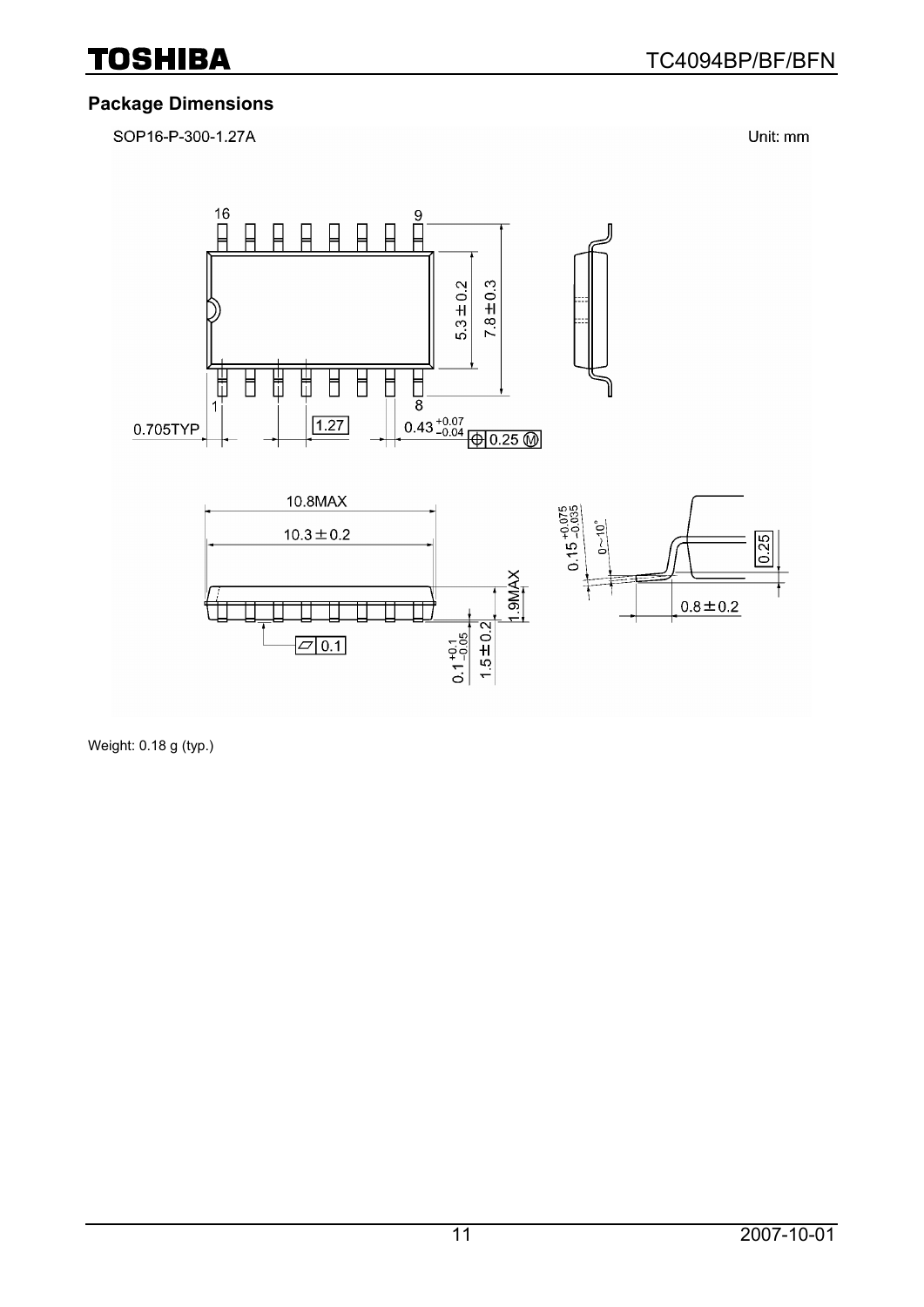# **Package Dimensions (Note)**



Note: This package is not available in Japan.

Weight: 0.13 g (typ.)